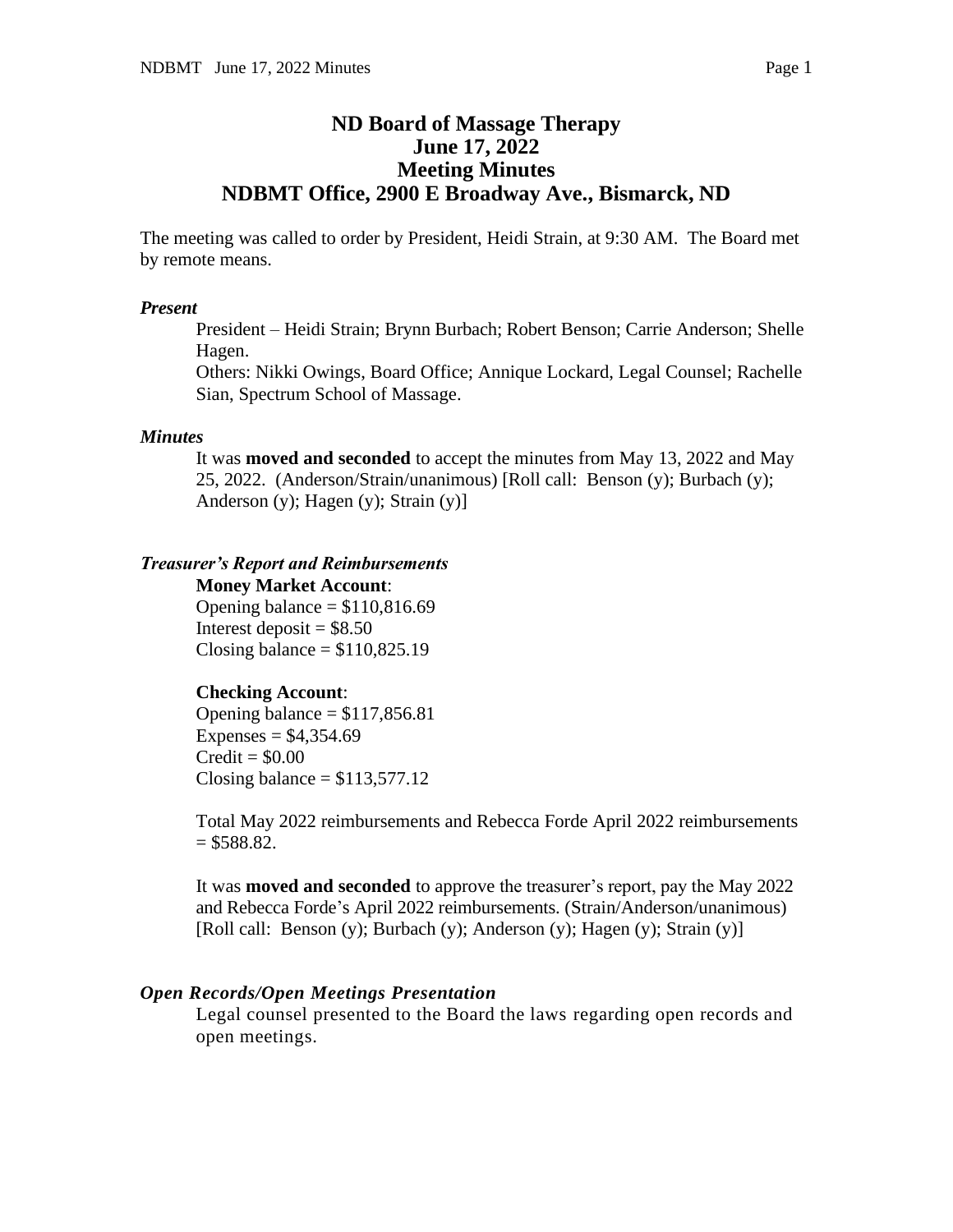## *Update on Complaints*

**#2021-02-Benson –** A pre-hearing conference has been set for June 29, 2022.

**#2021-03-Benson -** A pre-hearing conference has been set for June 29, 2022.

### *Review of Statute/Administrative Rules*

Board members will review the Council of State Governments' massage therapy licensure compact draft and discuss at the July meeting.

#### *Inspections*

Board members are beginning inspections for 2022.

#### *Applications for Licensure*

**Xingzhi Yu (Reciprocity from CT/TX; application received 9/24/2021) -** It was **moved and seconded** to approve the application for licensure. (Anderson/Benson/unanimous) [Roll call: Benson (y); Burbach (y); Anderson

 $(y)$ ; Hagen  $(y)$ ; Strain  $(y)$ ]

**Dingjuan Tong (Initial; application received 3/29/2021) -** It was **moved and seconded** to approve the application for licensure. (Anderson/Benson/unanimous) [Roll call: Benson (y); Burbach (y); Anderson  $(y)$ ; Hagen  $(y)$ ; Strain  $(y)$ ]

**Xiuzhi Li (Reciprocity from TX; application received 2/26/2021)-** It was **moved and seconded** to approve the application for licensure.

(Anderson/Benson/unanimous) [Roll call: Benson (y); Burbach (y); Anderson  $(y)$ ; Hagen  $(y)$ ; Strain  $(y)$ ]

#### *Massage School Instructor Requirements*

It was **moved and seconded** to authorize legal counsel to send a letter to Ms. Graumann making her aware of the requirements for massage school instructors in statute and ask for her response to her social media post.

(Strain/Benson/unanimous) [Roll call: Benson (y); Burbach (y); Anderson (y); Hagen  $(y)$ ; Strain  $(y)$ ]

## *ND Occupational and Professional Licensing Survey*

It was **moved and seconded** Hagen will work with the Board office to draft a response and then have the Board consider the response at the July meeting. (Strain/Anderson/unanimous) [Roll call: Benson (y); Burbach (y); Anderson (y); Hagen (y); Strain (y)]

## *CHRI On-line/Policy and Procedure Manual for CHRI*

It was **moved and seconded** Strain will receive reports electronically from BCI and store paper copies of the reports; she will be reimbursed for the paper and ink she uses; Strain will review the policy and procedure manual and report on possible amendments regarding receiving and storing CHRI at the next meeting.